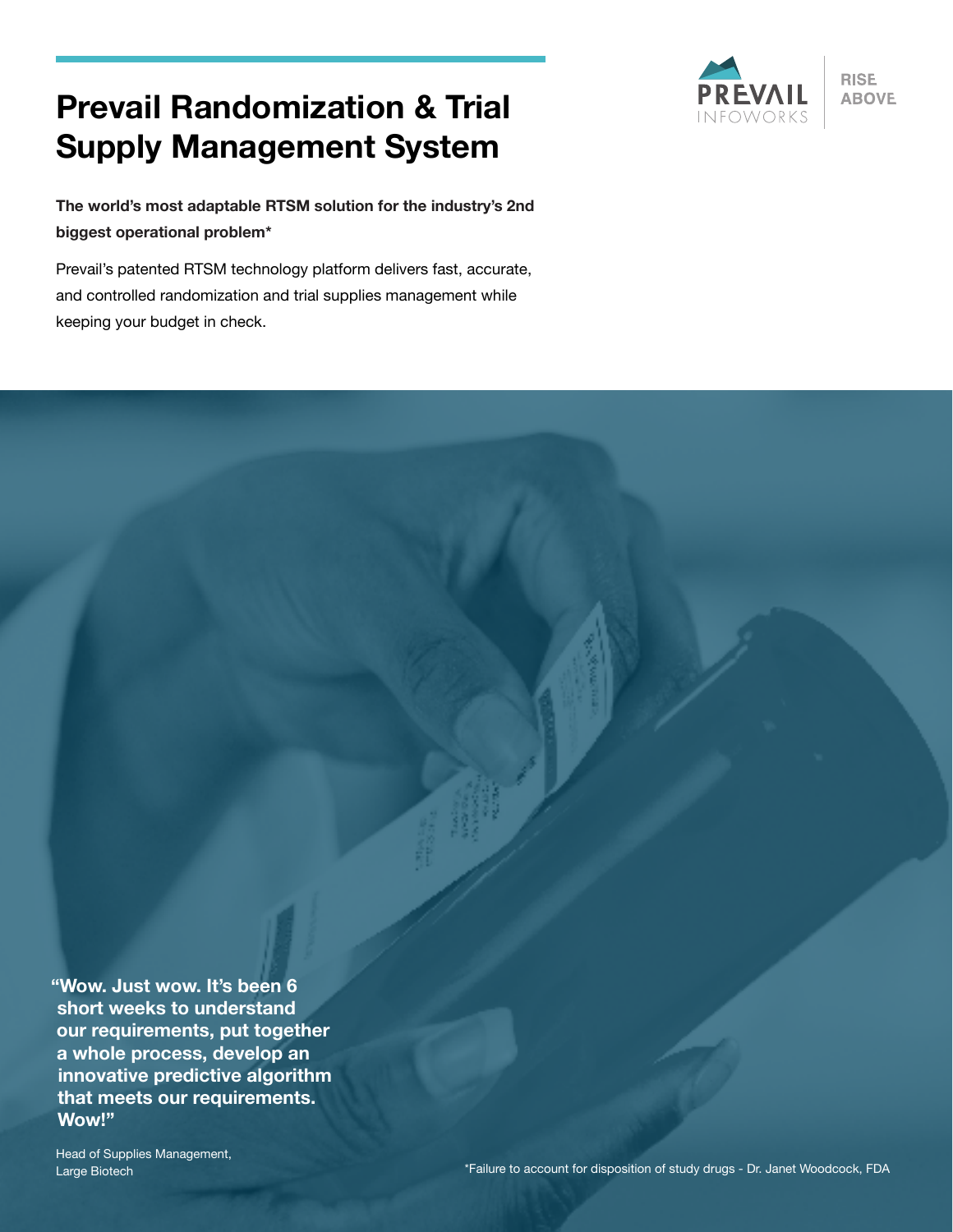#### **3 Reasons To Choose Prevail RTSM**

#### **1. Avoid wasted time and product**

*With just-in-time delivery based on predictive site level supply needs, temperature/expiry tracking and complex inventory level tracking, you will never have to waste drug or not have it available when needed - avoiding industry's average 25% waste rate.*

#### **2. Implement quickly, without breaking your budget**

*Pre-validated drag-and-drop functionality without the need to program each step offers setup times of 4-6 weeks and modifications in just a few days, delivering clear value that gets budgets signed off in hours.*

#### **3. Adapt easily to any protocol design and protocol amendment**

*Unparalleled configurability without requiring programming, integrated real-time analytics and visualizations, and fast data turnaround for interims let you easily manage complex protocols, adaptive designs, and the most challenging drug supply and randomization strategies.*

# **Gain Control Over Your Complete Clinical Trial Supply Chain**

Prevail's unique RTSM solution aggregates real-time data from every component of the clinical supply chain, providing the visibility and control you need to reduce inefficiencies, waste, and errors – enhancing patient safety and trial success.



#### **Key Prevail RTSM Features At-A-Glance**

- **Fast Setup**
- Multi-Language 24/7 Support
- Expiry/Stability/Temp Tracking
- 15 Years Experience
- Successfully FDA Audited Central Balance and Minimization **Capability**
- Automated Predictive and Trigger Resupply & Just-In-Time Delivery
- Advanced Supplies Management at all Depots, Centers, and in **Transit**
- Order Suggestion Report
- **Alert System**
- Fast Two-Way Integration with any other Databases
- Predictive Forecasting
- Real-Time Randomization
- Global Experience in 6 Continents
- Cohort Progression
- Manage Dose Titration
- Multicenter Trial Dosing
- Manage Emergency Unblinding / Code-Breaking
- Regulatory Compliant: 21 CFR Part 11- GCP Compliant and FDA Inspected
- **Adaptive Trials**
- Robust and Configurable Reporting Engine with Actionable Analytics
- Automated Reconciliation with eCRF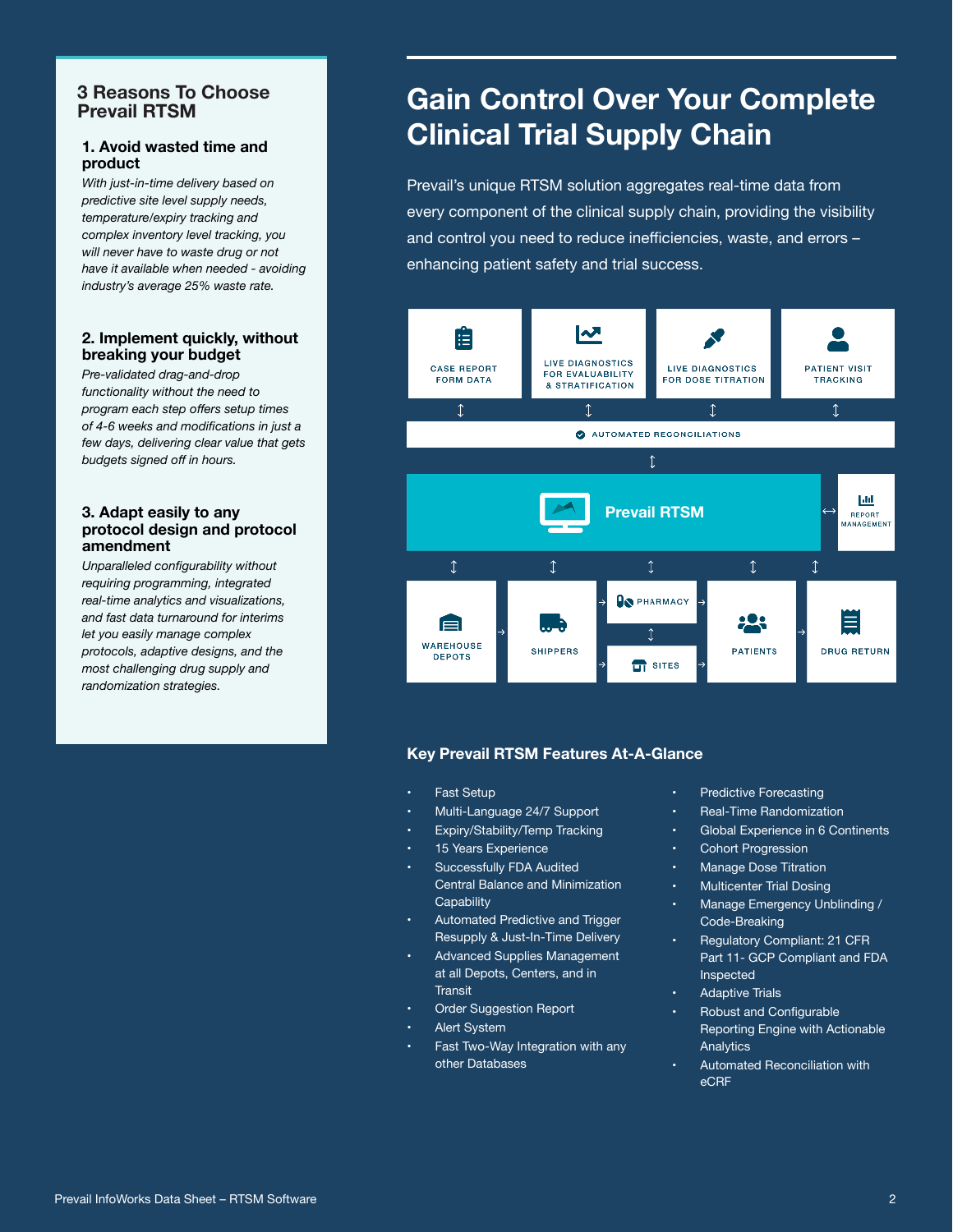#### **PREVAIL RTSM SELECTED CUSTOMER RESULTS**

By utilizing the highly adaptable Prevail RTSM system and our extensive domain expertise, we have helped our customers successfully:

Rescue mid-study an excel-based Phase 3 that was close to failing due to a vendor's inflexible and costly supply plan that did not reflect the protocol and actual patient recruitment

Conduct a rapid turnaround of a failing global Phase 2 study from an IWR system that didn't have the flexibility to make adjustments needed due to study changes

Overcome challenges caused by COVID-19 limitations such as delayed enrollment and current depot inventories not prepared for a pandemic

#### **KEY STATS**

System setup in as little as

## **2 Weeks**

Average on-time drug delivery of

**97%**

Wasted kits reduced by





# **Enhance Patient Safety and Improve Trial Quality**

As a flexible, fully integrated system, Prevail's RTSM system provides control over your complete clinical trial supply chain from initial supply forecasting, inventory tracking, and randomization, through patient visit tracking, live diagnostics for stratification and dosing, and automated reconciliation.

By dynamically managing integrated randomization and drug supply data in real-time, you have the critical information you need at the right time to help ensure trial performance according to the protocol:

#### *Enhance Patient Safety*

Real-time alignment and updating of treatment inventory based on actual trial activity means patients have access to the correct treatment in the proper dosage – even in trials that include an adaptive design component.

#### *Increase Site Productivity*

Instead of spending valuable time on supply-related issues, investigator sites can focus their efforts on patient enrollment and GCP – increasing the speed and accuracy of patient screening, qualification, stratification, and treatment.

#### *Improve Trial Quality*

Predictive monitoring and automation of product supply to sites helps ensure that treatment is available when a patient is enrolled and throughout the trial, minimizing involuntary dropouts and data loss dues to missed treatments - improving quality and increasing the likelihood of trial success.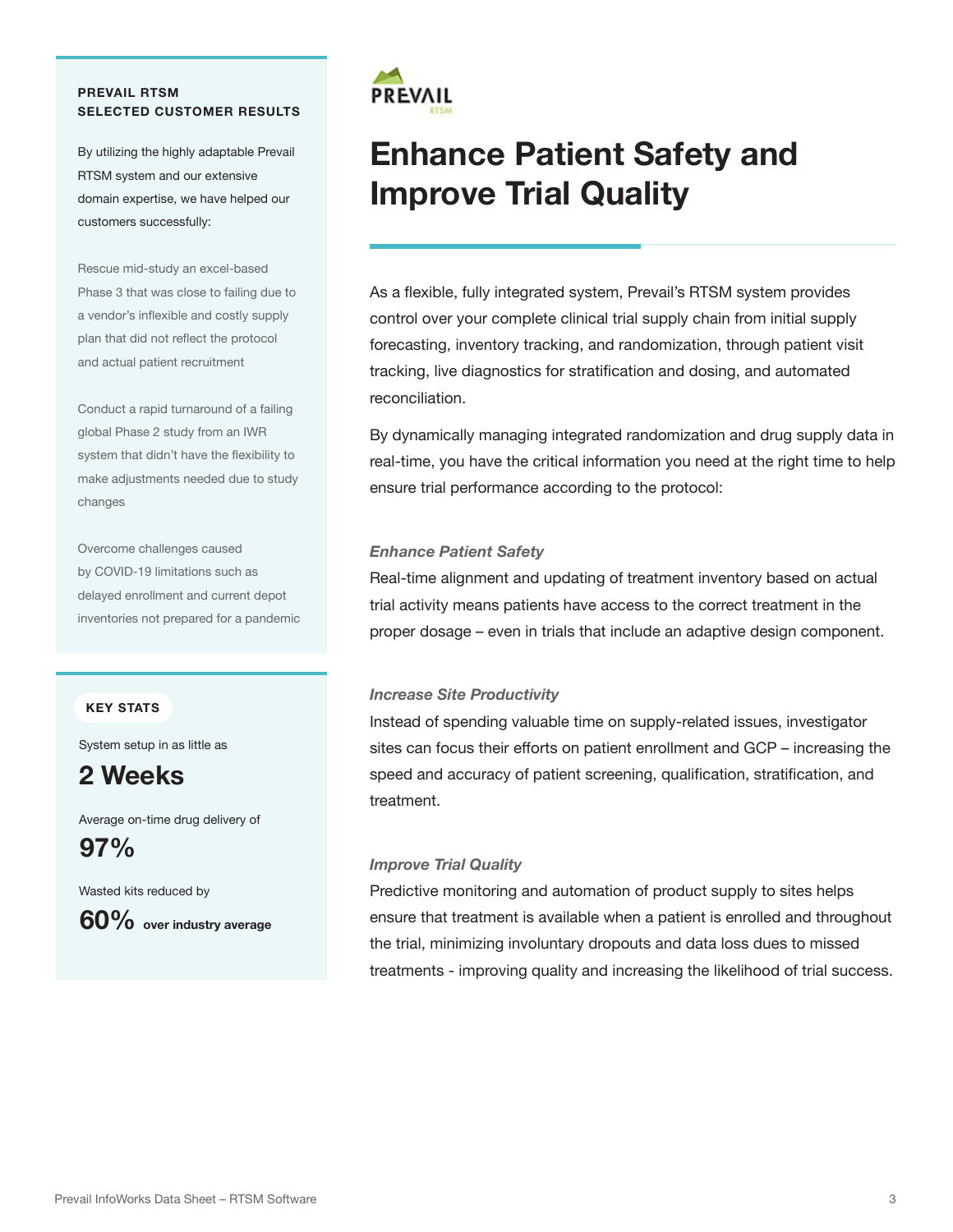

*AAAAAAAAAAA* 

*AAAAAAAAAAAAAA* 

 $\blacktriangle$ 

### **Maintain Quality Control with Unified Management Across Your Clinical Supply Chain**

Prevail's RTSM system dynamically manages the end-to-end randomization and drug supply process in real-time from a single console, increasing the speed and accuracy across the entire process. You minimize the risk of delays due to stockouts or misallocation of drug, and easily manage complexities such as import/export requirements, multiple regional shippers, and multiple kits per site or patient.

You can screen, qualify, stratify and treat patients while always knowing the quantities of drug at the depots and sites. You can forecast and receive alerts for just-in-time re-supplies, order supplies, track the shipments, and automatically maintain a drug accountability log.

Prevail RTSM lets you centrally manage clinical supplies inventory easily from API through to patient - including patient allocation, site inventories, depot inventories at kit or component level, and expiry and stability management at kit and component level.



Prevail can handle complex logistics globally, working with and managing inventory for multiple depots in any continent (blue pins in the map are depots, all others are sites).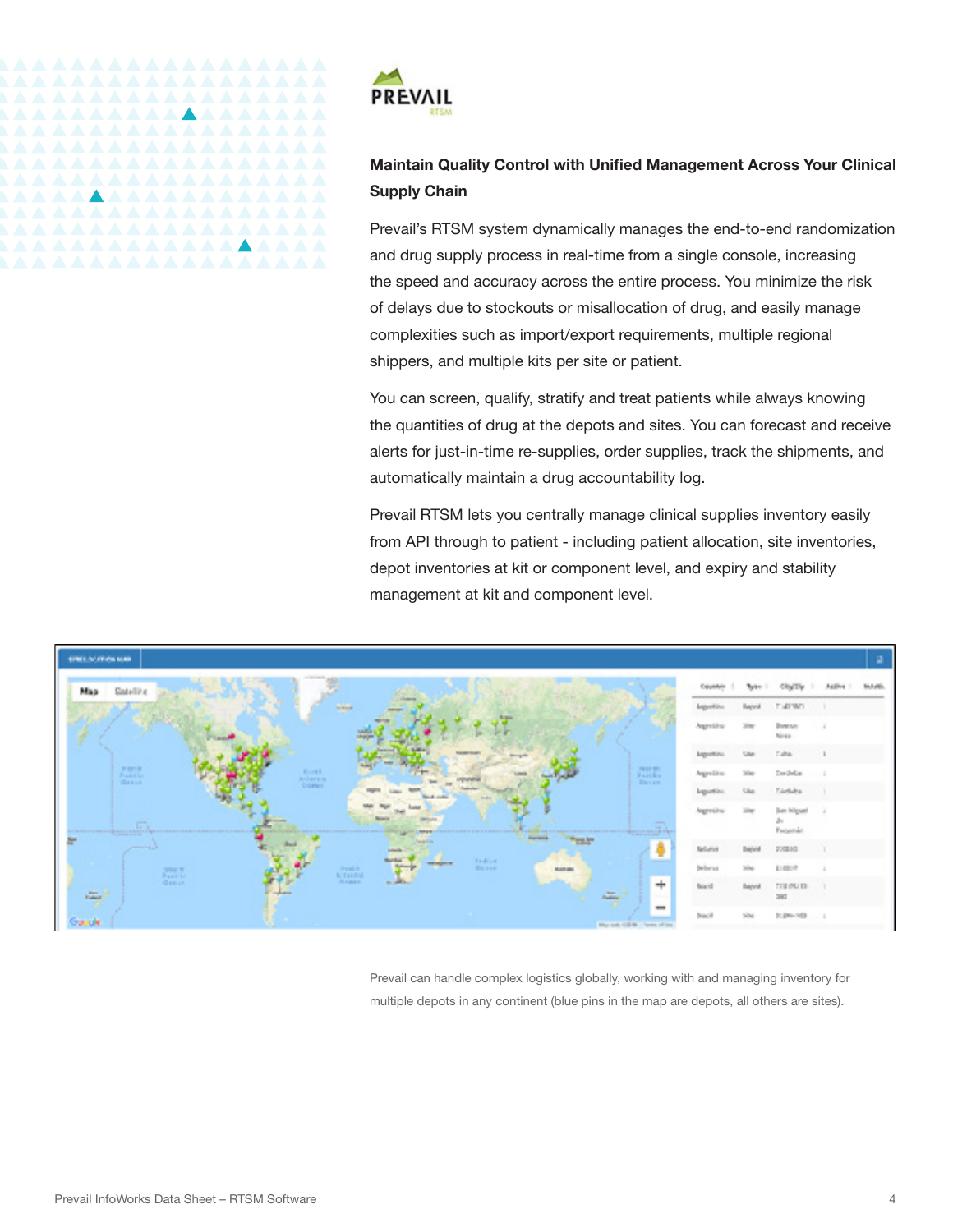



By integrating seamlessly with warehouse depots, shippers, pharmacies, and sites, Prevail RTSM surpasses industry norms in percentage of kits not wasted (<10% wasted versus industry's 25%) as well as on-time deliveries and reduction of incomplete kits. Randomization can be web- or phonebased, or a hybrid approach to account for different regions and patient populations.

It supports multiple blinded and un-blinded user types with emergency and safety un-blinding capabilities. The system can manage dose titration, maintains balance across strata and can include a minimization system.

#### **Key Benefits of Using Prevail RTSM**

A drag-and-drop configuration system allows for fast system set-up and easily accommodates multiple dose, cohorts, strata or stages in adaptive designs. Training material are provided to help sites and depot partners get up to speed faster.

## *Manage Even the Most Complex Treatment Protocols with Powerful and Configurable Functionality*

The Interactive Web Randomization system can be programmed to account for any study design, randomization style, numbers/type of cohorts, balancing of strata and decision-tree of stages. Whether you have multiples vials of materials that need to be mixed at the site pharmacy or an autologous stem cell product with days of stability, the Prevail system is flexible to accommodate any challenge.

*Adapt and Update Rapidly for Changes Due to Protocol Amendments*  Instead of a simple out-of-the-box system, the Prevail solution allows for amendments, corrections and emergency redistributions on the fly so that lessons learned and changing realities can be incorporated instead of worked around.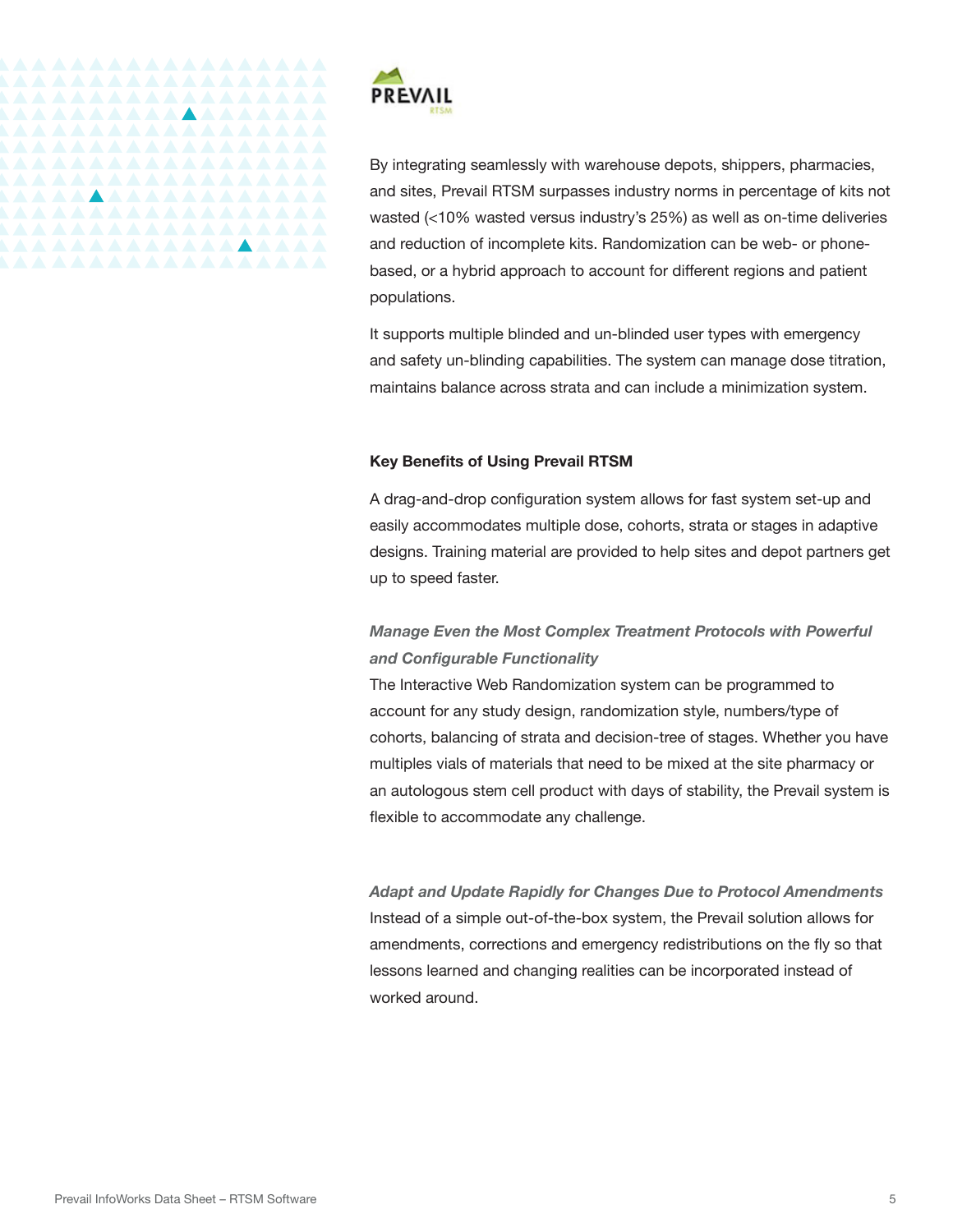

#### *Save Time and Cost with Just-in-Time Delivery*

An integrated randomization and supply system allows for enrollment to dictate how much drug stock is needed at a particular site, reducing the amount of excess inventory necessary to be held in waiting. Sophisticated forecasting and triggers reduces manufacturing, packaging and shipping costs and reduces the amount of drug needed to be destroyed and accounted for at the end of the study.

### *Reduce Risk of Supply Issues with Real-time, Integrated Inventory Tracking*

Keep track of all inventory levels, whether at the site, country depot, production or packaging distribution center or elsewhere. Track shipments via all major carriers to ensure timely delivery. Manage this supply chain thanks to integrations, barcode scanning and custom phone or web interfaces – whatever it takes to get the job done.

#### *Track Temperature, Stability and Expiry*

Ensure that study medications never go beyond acceptable temperatures or expiry dates with automated tracking and alerts.

#### *Reduce Regulatory Risk*

Easily provide data reviewers and regulatory agencies with detailed reports and visualizations, including audit trails, while a study is underway or following study closeout – allowing you to clearly explain your randomization and trial supply management processes and minimize disruption.

<u> AAAAAAAAAAAAAAA</u>

<u> AAAAAAAAAAAAAAAA</u>